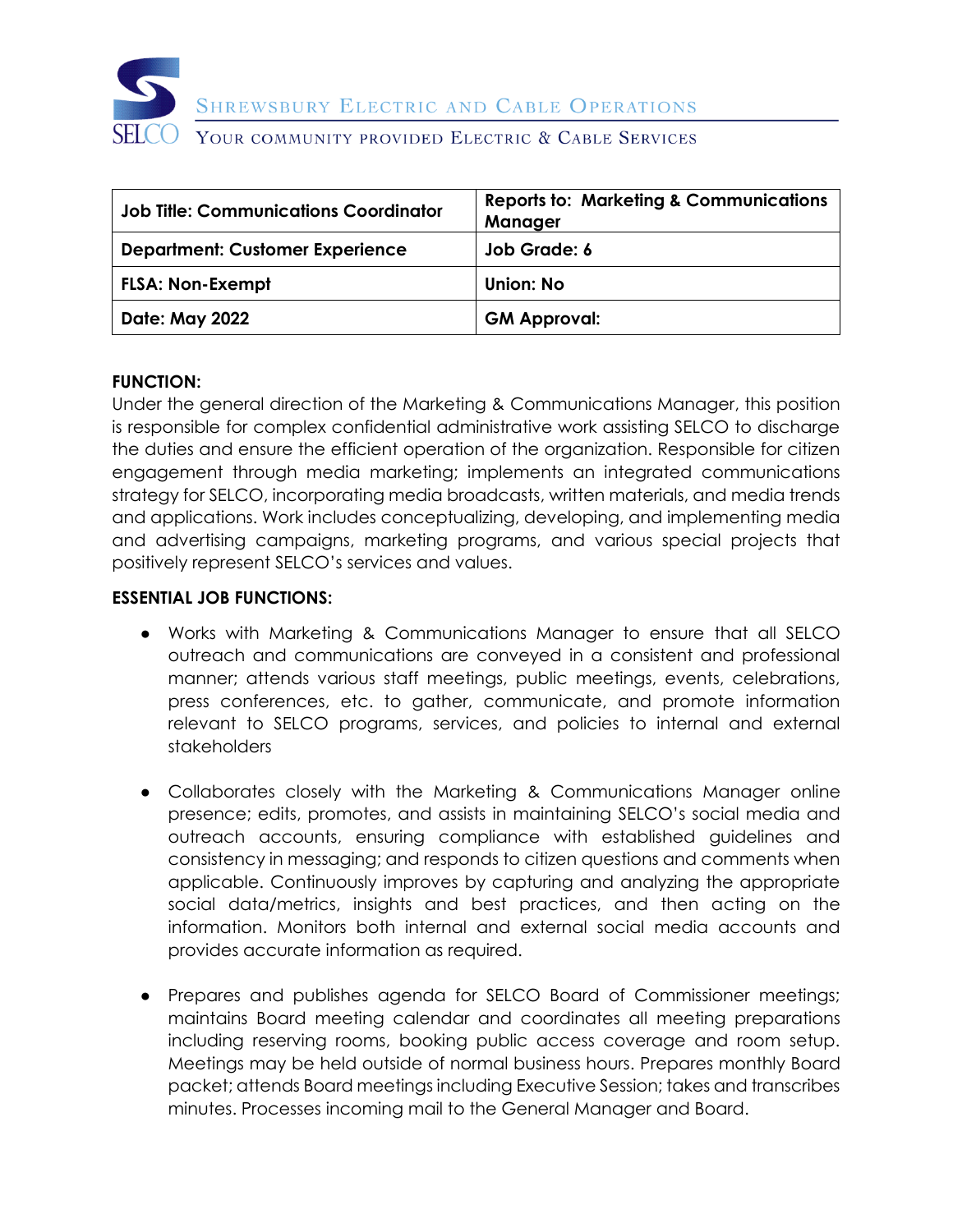

- Serves as the primary point of contact for all SELCO public records requests, coordinates fulfillment with appropriate SELCO staff and provides an aggregated response.
- Performs other special project functions as required, or as assigned by the Marketing & Communications Manager.

## **KNOWLEDGE, SKILLS & ABILITIES:**

Thorough knowledge of office procedures, town government, municipal operations and departmental relationships.

Ability to work independently and as a member of a team. Ability to meet and interact with the general public and town employees effectively and appropriately. Ability to handle problems and make decisions. Ability to communicate clearly, both orally and in writing. Ability to maintain confidential information. Ability to maintain, manage and organize complex records. Ability to meet required deadlines.

Word processing, spreadsheet and database skills; familiarity with graphic design (e.g. Adobe Creative Cloud), and video editing software applications; communication, problem-solving, and organizational skills.

Strong understanding of the principles of marketing. Excellent copywriting and communication skills required. Must be creative and innovative.

Proven writing and editing experience (sales, copywriting, newsletter, etc.) is required.

Market research experience and/or knowledge of market research methodology are essential. Strong attention to detail and ability to provide accurate assessments of market data to support major business decisions.

A solid understanding of design/layout concepts, typography, and multi-media marketing strategies and production is required. Should be familiar with production of graphics and short form videos for online/digital marketing and social media.

Ability to market programs and ideas; to communicate effectively both verbally and in writing; to establish positive public relations for the organization, department and/or division; and to interact effectively with a wide variety of people.

Working knowledge of the electric utility industry and the cable industry.

Knowledge of utility energy efficiency, conservation, load management, and green power programs.

Ability to find and attend trainings on technology and social media strategy as outlets expand.